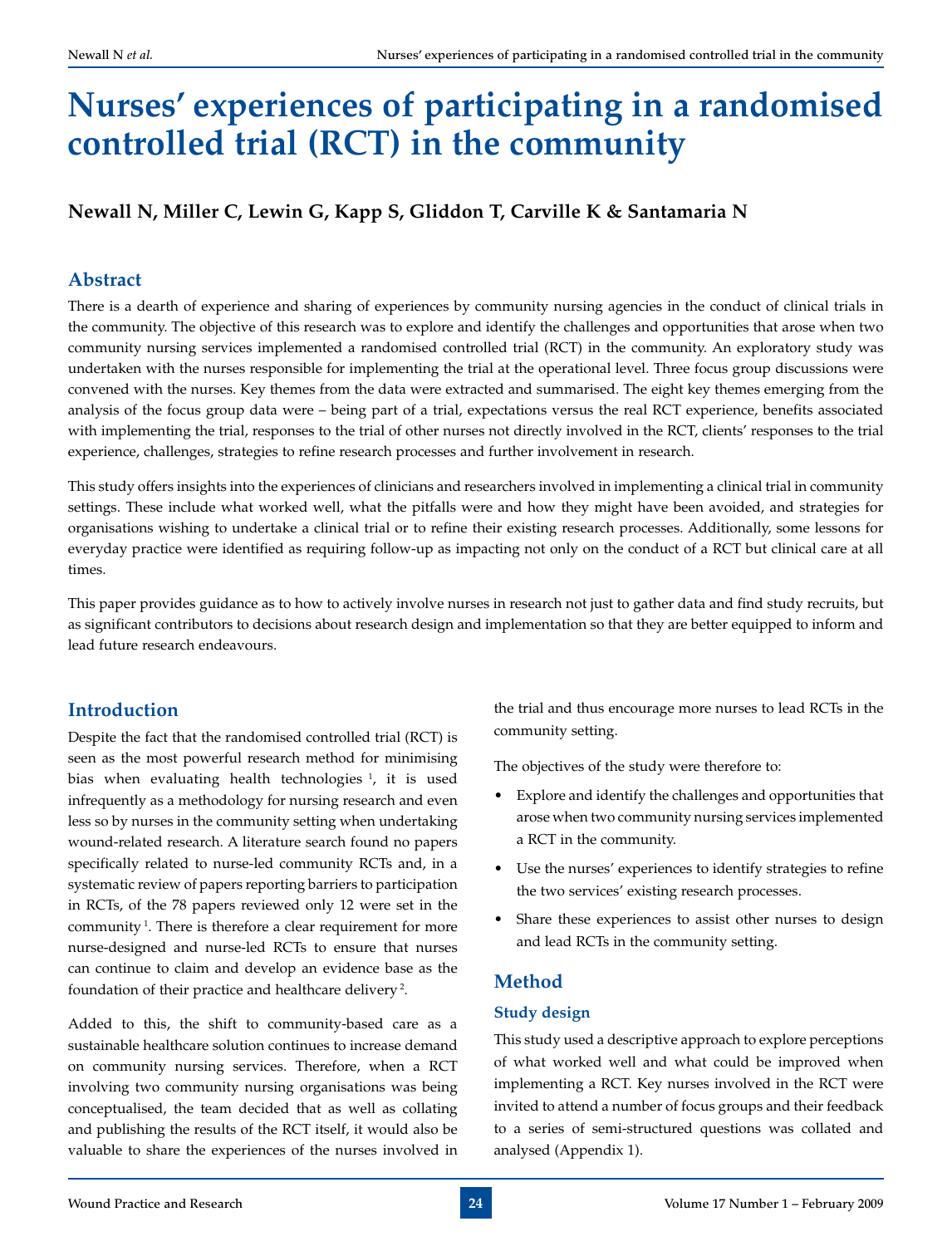## **Study setting**

The RCT was conducted at two community nursing services in two Australian states, Victoria and Western Australia, and involved nine and five metropolitan service centres respectively. Although linked through an alliance to share ideas and work collaboratively, the two community organisations have their own policies, procedures and systems to suit their own health service environments and funding systems. The RCT they collaborated on was a study to compare the effectiveness of two antimicrobial dressings, cadexomer iodine and a nanocrystalline silver impregnated

## **Nelly Newall\*** RN

Clinical Research Coordinator, Silver Chain, WA / Adjunct Research Associate School of Nursing & Midwifery Curtin University of Technology, WA Tel (08) 9201 6721 Fax (08) 9242 0258

**Charne Miller** BA (Hons) GDip (ApplSocStat) Researcher, Royal District Nursing Service, VIC

## **Gill Lewin** PhD MPH

Professor, Centre for Research on Ageing Curtin University of Technology, WA / Research Director, Silver Chain, WA / Adjunct Senior Lecturer Edith Cowan University, WA

### **Suzanne Kapp** RN MN

Clinical Nurse Consultant, Wound Management Royal District Nursing Service, VIC

### **Terry Gliddon** RN M App Sci

Manager Research and Development Royal District Nursing Service, VIC

## **Keryln Carville** RN PhD

Assoc. Professor Domiciliary Nursing School of Nursing & Midwifery Curtin University of Technology / Clinical Nurse Consultant, Silver Chain, WA

## **Nick Santamaria** RN PhD

Professor of Acute & Ambulatory Care School of Nursing & Midwifery Curtin University of Technology, WA

\* Corresponding author

dressing, on colonised ulcers of the lower leg. After initial meetings between the research teams from each organisation to discuss high level design and funding applications, both organisations involved one clinical nurse from each of the service delivery centres that were participating in the trial to assist with the planning stages of the RCT.

The tools and process for data collection were slightly different at each organisation but data collected, protocols and eligibility criteria for client inclusion to the RCT were identical. These differences relate to who profiled the wound photos; the attending nurse at RDNS or the project coordinator at Silver Chain. In both instances, however, the same wound imaging software was used. How the data collection was attended was also a point of difference. Though hard copy forms were available to clinical staff at both sites, hard copy data collection was the principle method of data collection at Silver Chain, while data were collated using electronic assessment forms in Victoria. Both sites supplemented this information by extracting data from their respective electronic client record systems at the conclusion of data collection.

## **Study population and sample**

According to Patton's typology of sampling, a purposeful, criterion sampling approach was used to recruit participants to ensure the data were gathered from individuals who, following their involvement with the RCT, had considerable experience with implementing a trial in the community<sup>3</sup>.

The study sample was recruited from a population of district nurses who met the eligibility criterion of being involved as team leaders and clinical specialists in the RCT with responsibility for coordinating the recruitment and data collection for the trial at their service centre. The sample was divided into two groups in Western Australia as it was thought this would allow for more open discussion given quite different recruitment success across the Western Australian service centres. Thus, one focus group was convened with nurses from one centre, while the second group discussion was convened with nurses from the remaining four RCT participating centres. Comparable recruitment success across the Victoria service centres occurred, therefore a single focus group discussion was convened in Victoria.

### *Focus groups*

All those who led the RCT or were key team members (nurses specifically involved in the recruitment of clients to the trial as team leaders or clinical specialists) during the trial were sent an email invitation to attend a focus group discussion. Invitees were informed of the purpose of the focus group, that the discussion would be taped with the data stored securely, and that no data would be name-identified. A total of 24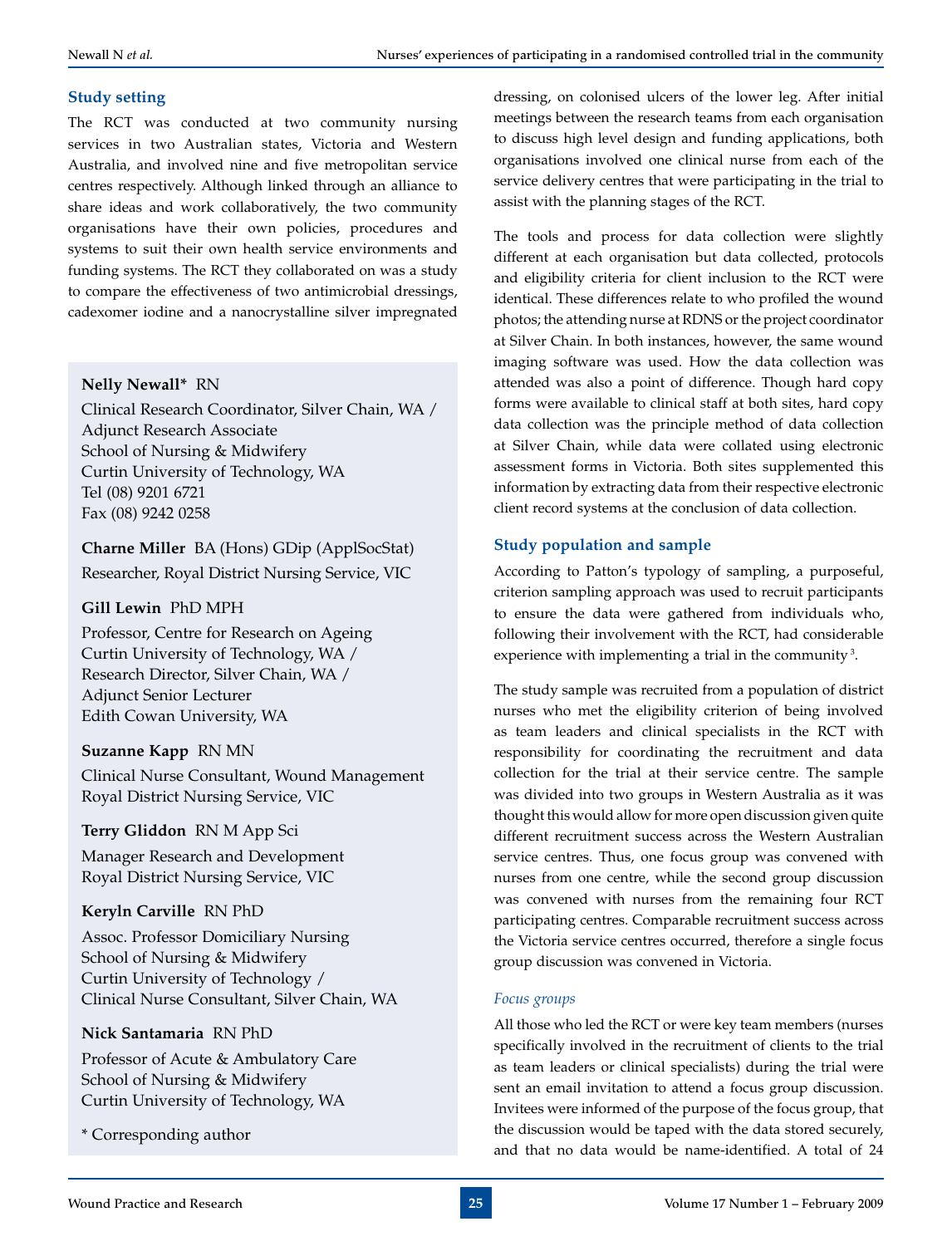nurses were invited to participate, of which 17 participated, providing a response rate of 71%.

The focus group discussions ranged from 1-2 hours in duration. They were facilitated by the project coordinators from each service using an agreed semi-structured moderator's guide. Three focus group discussions were convened in March/ April 2007. One conducted in Victoria involved 10 clinicians and two conducted in Western Australia involved three and four clinicians respectively. It was determined that as teams at the Victorian site experienced a comparable level of success with respect to the recruitment of clients, they were a homogenous group suitable for a combined focus group discussion. As there was considerable variation in the number of recruits achieved across sites in Western Australia, it was felt there were important reasons, based upon the potential heterogenity of these individual's experiences, to convene two focus group discussions; one with the team of nurses from the site which recruited the majority of study participants in Western Australia, and the other with team representatives from the remaining sites that experienced more difficulties with respect to recruitment.

#### **Data collection**

One of the focus group discussions was taped and then transcribed verbatim by an experienced transcribing typist who had signed a confidentiality agreement prior to involvement. That transcript was subsequently used for analysis along with the output from the other two discussions where an independent note-taker summarised the discussions as they took place. These notes were supplemented by notes taken independently by the discussion facilitator. All three data sets were used for analysis.

### **Data analysis**

Two researchers from the original RCT independently categorised and conceptualised the principle issues emerging from the data. Following this, the primary author proceeded independently to merge the results from her own and her colleague's analysis using a systematic approach. The categories and constructs were then reviewed and a consensus achieved between the analysis team. The analysis was then further considered by the broader research team.

## **Results**

Eight themes were identified within the focus group data, with the following titles:

- Being part of a trial.
- • Expectations versus the real RCT experience.
- Benefits associated with implementing the trial.
- Responses to the trial of other nurses not directly involved in the RCT.
- • Clients' responses to the trial experience.
- Challenges.
- Strategies to refine research processes.
- Further involvement in research.

Any comments that researchers felt were related to more than one theme were put into the most applicable group.

The eight themes are described in some detail below.

### **Being part of a trial**

In particular, clinical nurse specialists (CNS) and clinical nurse consultants (CNC) liked being involved in the preliminary discussions and preparation for the project. They also found the consultation process with the project officer to be useful and helped "iron things out before the trial started". Teamwork was also flagged as a good outcome of being part of the RCT.

Others indicated that the outcome of the RCT was exciting and stimulating because they were part of something progressive:

*It was exciting because it was cutting edge, and we hadn't done anything like that within [organisation stated], no one worldwide had done anything like that.*

However, in a few cases, data collection was not seen as a positive of being involved in the trial, with some participants saying they got "fed up" with it.

### **Expectations versus the real RCT experience**

A number of aspects of the trial were identified by nurses as different from what they had expected. Several nurses were surprised that more clients weren't recruited to the trial – "We expected more clients, expected a constant stream of clients".

Trial nurses reported that they were surprised that other nurses appeared to be "off-loading patients that they couldn't deal with – the difficult cases"; whilst others commented that even though the client was eligible, the nurses were saying they weren't, so as to not "lose hours"\*. The impact of this was the delayed identification of recruits for the study. Once identified, these clients were randomly assigned. [\*Note that when nurses state "lose hours" they mean their workload may be decreased because in some cases clients would be transferred to the care of another nurse once recruited to the trial].

Other comments indicated that the RCT was more work than expected: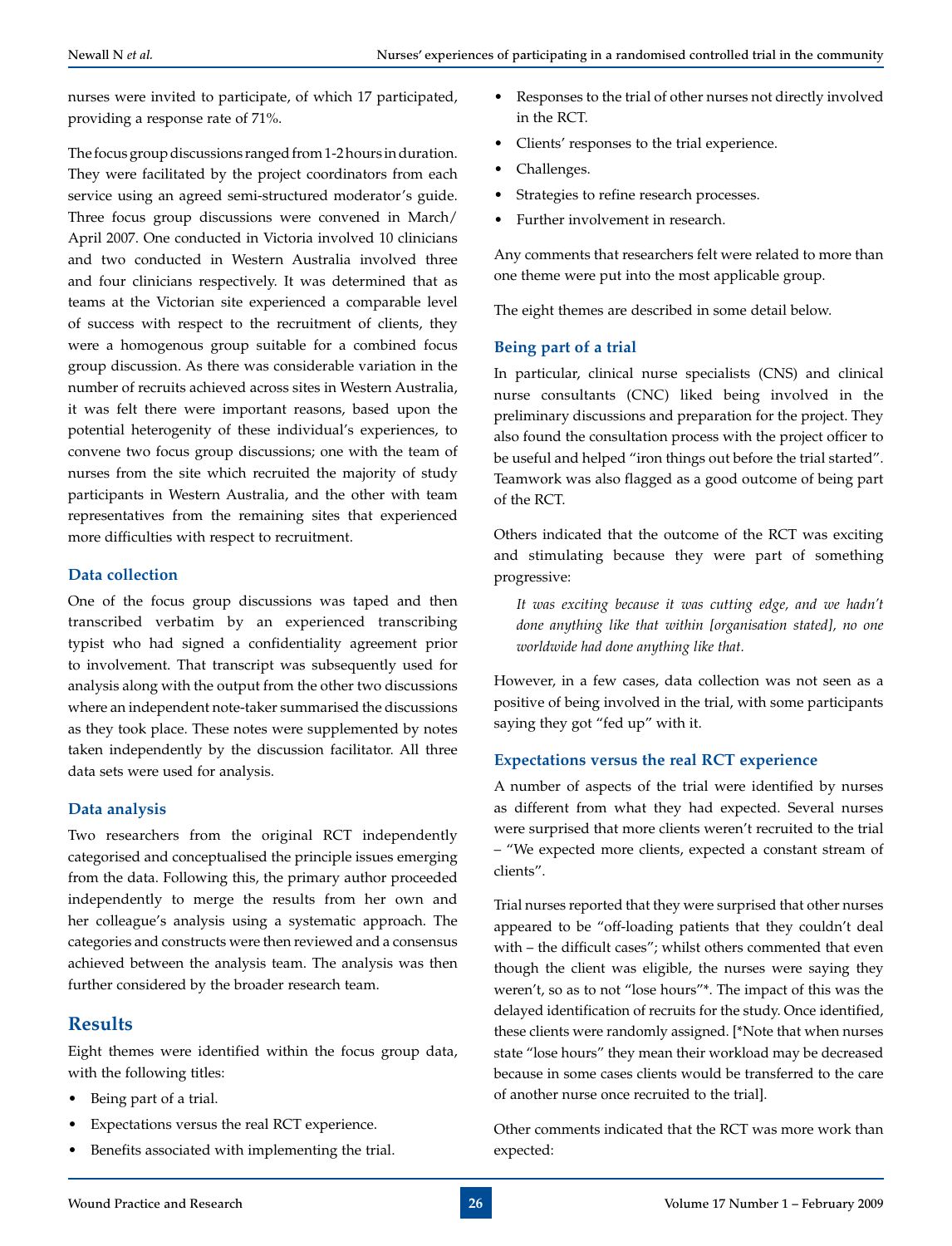*I didn't think it would be as much work as it was, it was a huge workload and we didn't have extra hours or extra time.*

#### **Benefits associated with implementing the trial**

Good client outcomes were identified as a major benefit of implementing the trial. "Long-term clients finally healed" and clients became "more positive "about their improvement and condition. One client was described as "skipping out of the clinic to open a bottle of champagne" after her wound healed.

At one service centre, weekly meetings were convened to discuss the RCT recruitment process and particular clients. This sharing of information and discussion led to problem solving from within the team and this process was seen as improving inter-team relationships as well as reiterating the advantage of collaboration. Being able to demonstrate the differential effectiveness of wound care treatments was also identified as a benefit of the trial – "It is good that the RCT will get data to help support the use of the appropriate antimicrobial".

A number of participants felt that the RCT would result in raising the profile of the organisation because we're doing "quality research" which gets us "more kudos". Another positive noted was that, as a result of the RCT, more nurses were confident about applying the compression bandaging system which was a standard requirement for all clients in the trial. For a range of reasons this was noted as a new learning experience or an infrequent practice by some nurses prior to the trial and therefore the discipline of the trial had reinforced its use by repetition and practice. Other comments related to nurses developing other new skills such as those around wound assessment and using hand-held Doppler ultrasound equipment.

It was also suggested that the RCT was a good way for nurses to reflect on their practice as it "made people stop and think about what they do". Nurses felt their credibility had also increased as a result of being involved:

*It makes you feel you're achieving something more, bigger picture type stuff.*

### **Responses to the trial of other nurses not directly involved in RCT**

Nurses involved in the focus groups were asked to comment on any feedback about the trial that they had received from their colleagues who were not directly involved in the RCT. In some cases the participants reported other nurses were simply disinterested – "they weren't interested as it didn't involve them".

Others said they were seen by a few as nagging, "some nurses felt harassed – as RCT nurses were nagging them for recruits". A number of the nurses not involved felt bandages were being wasted as the study protocol required adherence to manufacturer's guidelines and to prescribed best practice. The comment that they (bandages) were "used only once then discarded, over a 12 week period this equals lots of bandages" was typical of this view. Interestingly, it was suggested by various participants that others took it personally that their clients were being "taken away" from them, as if it somehow reflected on their practice, whilst others with long-term clients wouldn't give them up as they said "the client wouldn't like it".

Active support for the trial was also demonstrated, with nurses describing some of their colleagues as "helpful in quiet periods" and almost "over keen to recruit". The trial also raised awareness of wound colonisation and new bandaging techniques and encouraged interest from other professionals "we had doctors wanting to get their client on the trial".

#### **Clients' responses to the trial experience**

The nurses reported overwhelmingly that their clients felt very positive about being able to take part in the trial – "our clients felt special for being allowed on it" – especially if they thought that participation could lead to faster wound healing:

*Some were very keen; those with medium-long [term] wounds as they wanted to get them healed and be done with.*

Surprise was expressed by several nurses that not all clients found compression bandaging to be uncomfortable. Clients were more accepting of compression than some nurses expected and it was thought in hindsight to be related to improved explanation of its efficacy. The bandaging was, however, found to be bulky by a number of clients and they complained of the restriction this placed on their choice of footwear.

An unexpected impact of the trial was that a few clients were a little frustrated with the hospitals as they perceived "the hospital was ignoring their care whilst they were on the trial", whereas others saw it as a "competition between the hospital and the (community) organisation". However, some clients had reservations about becoming involved on the trial on occasion because they felt the impact would be "too much trouble" i.e., it would "just hold the nurse up and interfere". Other clients believed being on the trial would incur longer visits and "they'd have to stay home".

### **Challenges**

For a few nurse participants, data collection "got frustrating" and others felt the survey form was difficult to use as "the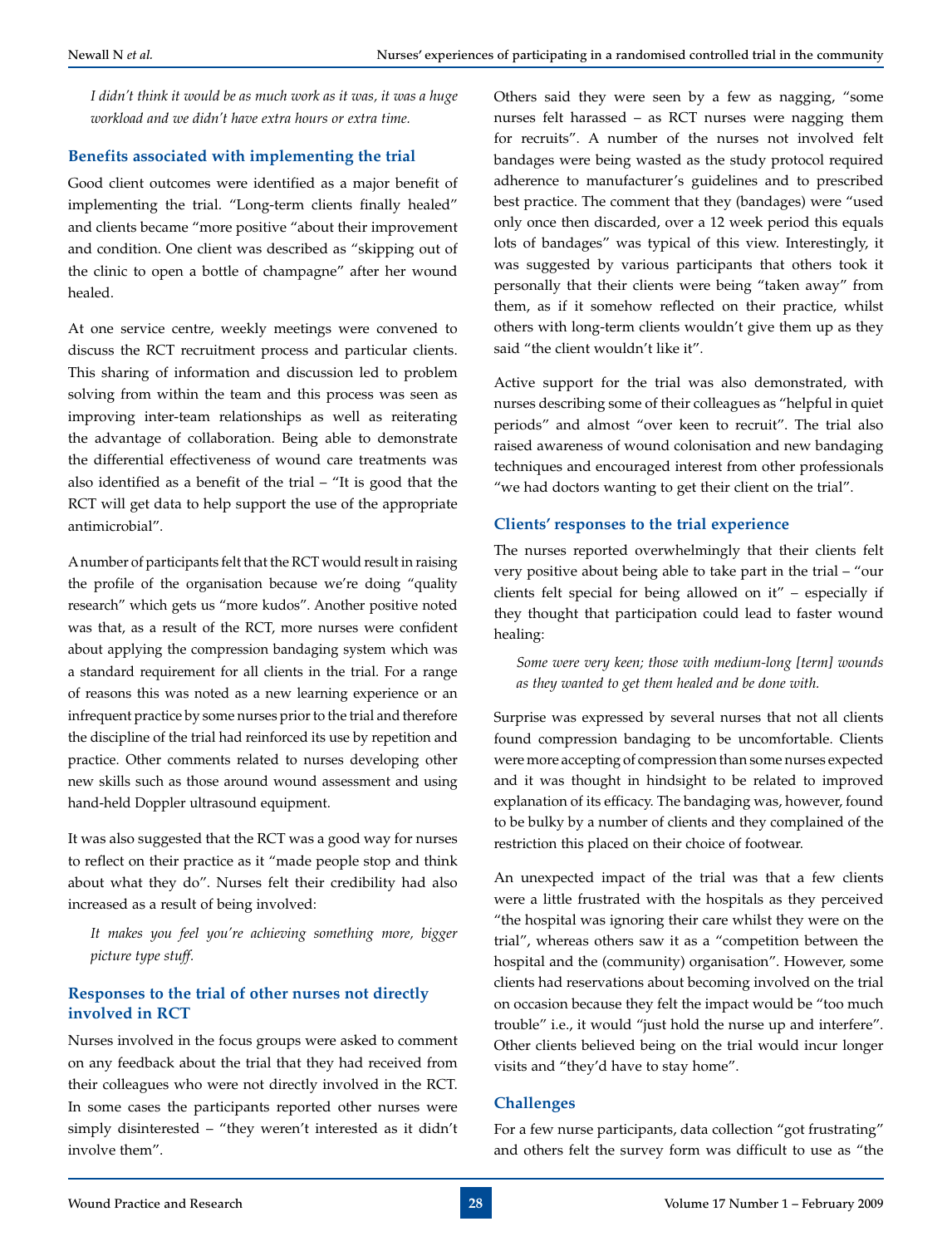categories were too narrow and limited". A small number of nurses believed they were involved too early in the documentation design process as it was time consuming and confusing, whereas others believed their involvement in the documentation set-up process was timely and beneficial as it increased their understanding of the data requirements during the trial. This difference in opinion was found to be related to study site.

The RCT eligibility criteria were seen as too narrow by a few nurses, in particular the omission of diabetic clients was highlighted as this greatly reduced the number of clients that could be recruited:

*Diabetics were excluded from trial eligibility criteria – but are perceived to be the group that presents most commonly with leg ulcers.*

In many instances a high workload and competing priorities were identified as making it difficult to resource the study appropriately. The unpredictability of client recruitment was perceived as adding to this difficulty:

*The hardest thing was hearing you had someone suitable and then having to drop everything and get out there.*

The ability to appropriately train new or casual nurses in the trial protocol and to keep the trial *"*top of list" for existing nurses were also seen as challenges. Some participants felt that because nurses in the community tend to work independently with fewer opportunities for face to face contact, it was difficult to constantly remind them of the RCT and of the tasks they were required to undertake. Disappointment that general practitioners (GPs) were not better informed was also expressed by a number of nurses – "We were getting referrals from GPs without them being aware of the trial".

Lack of experience with technology caused issues for a few too, in particular the difficulty associated with using a computerised digital wound imaging system and trying to take good quality photographs in clients' houses where lighting was poor.

#### **Strategies to refine research processes**

Nurses (involved in the focus groups) suggested a number of specific actions to form strategies to address key issues that they believed would refine the research process from their perspective; these have been summarised in Table 1.

#### **Further involvement in research**

When reflecting on the RCT and how it may affect future endeavours, many of the participants' comments were positive, saying "we could do it again". However, another

view was that "if there was another trial everyone might groan and say no because you know what it involves".

There was also substantial feedback about how nurses balanced their direct and indirect time and the ambiguity around whether the time spent on the trial should be included as part of clients' care, which is considered direct time. One expressed view was "We shouldn't have to worry about whether we've done the indirect care time; we should just be worrying about getting it right because it is such an important trial". Another CNS suggested that "research is part of our role so if we're involved in a clinical trial then that should be factored into our time, instead of the direct care". [Note that 'direct care' is a classification of work time which is client-related and usually strongly encouraged by organisations, as compared to 'indirect' time which is seen as tasks not undertaken in the client's home or directly related to client care].

There were also responses from other nurses about potential implications they felt that the trial had for the acute care setting. Their responses suggested that through participation in the trial the profile of community nursing would be raised and seen as a valuable factor in hospital avoidance:

*I think it's great, because I think it makes the acute sector suddenly look at the community and look at how much we do that keeps people out of hospital.*

Another nurse thought that if the trial produces strong evidence regarding the use of a preferential antimicrobial dressing, it could be used to support their choice of product to other healthcare providers with a spin off of "giving them kudos" – they could "fax it off to the vascular surgeon and say this is what the latest research shows".

Lastly, the participants felt that the lessons gained from conducting a RCT in the community setting had applicability to the community GP, inpatient and residential contexts.

## **Discussion**

The findings suggest that while some aspects of the trial were seen positively and worked well for those involved, other aspects were received less favourably and were challenging for nurses. There were important lessons to be learned from both.

The strategy to specifically invite CNSs to participate in the planning and design stages of the RCT to increase their ownership of the trial was effective and early involvement in the planning part of the trial was acknowledged and appreciated. One needs to consider the potential that differing methods of data collection (paper versus electronic) and the responsibility for conducting the wound tracings at each site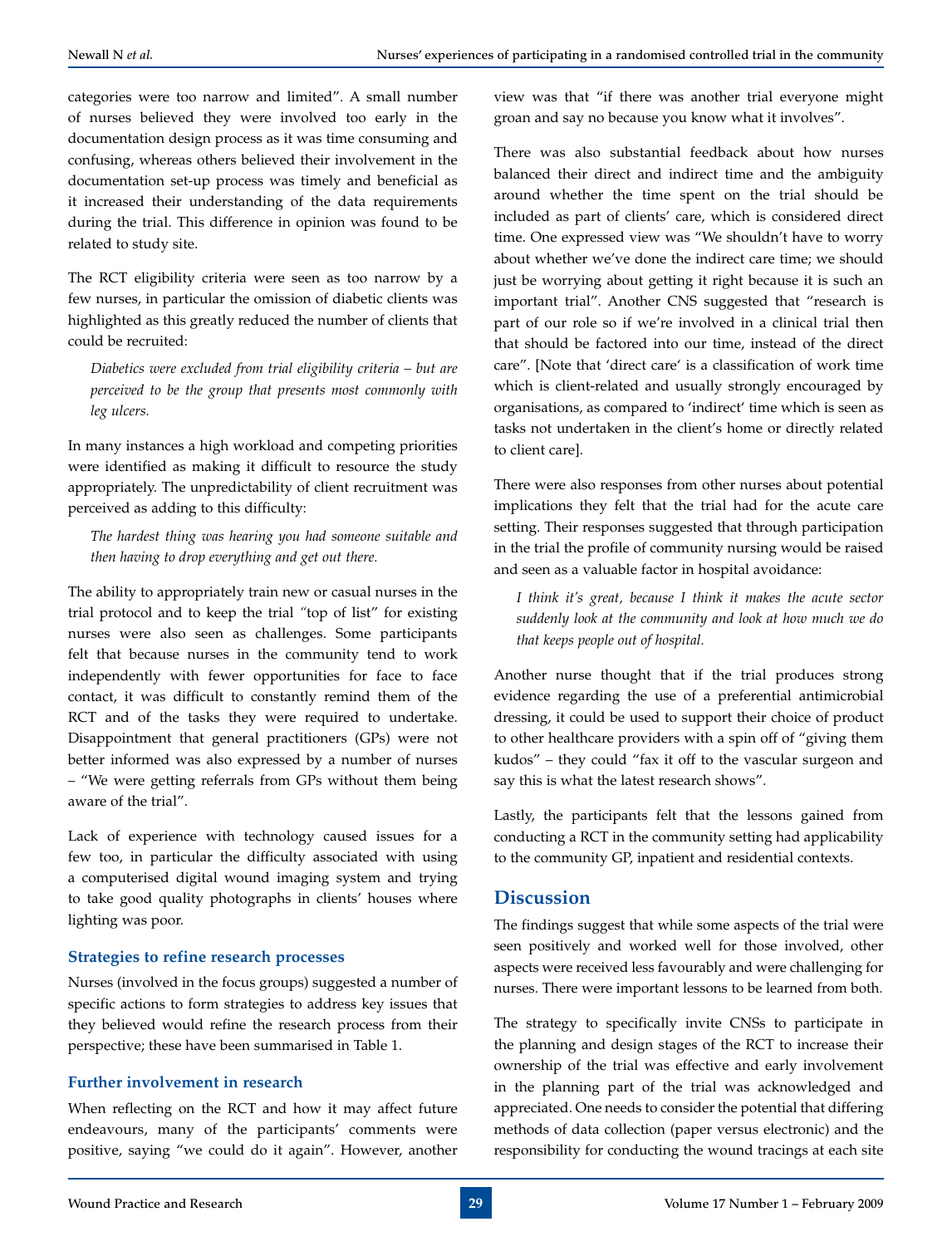| <b>Issue</b>                               | <b>Strategy</b>                                                                                    | Specific actions suggested                                                                                                                                                                                                                                                                                                                                                                                                         |
|--------------------------------------------|----------------------------------------------------------------------------------------------------|------------------------------------------------------------------------------------------------------------------------------------------------------------------------------------------------------------------------------------------------------------------------------------------------------------------------------------------------------------------------------------------------------------------------------------|
| of RCT<br>GPs unaware                      | Increase GP buy-in                                                                                 | Publish in GP division publications<br>Present at GP division meetings<br>Inform practice nurses about research activities generally and trials specifically<br>Initiate earlier GP contact prior to trial commencement<br>Increase direct contact with GPs to inform them of the study                                                                                                                                            |
| recruitment rate<br>Slow and low client    | recruits earlier<br>Identifying more<br>suitable                                                   | Assign one designated nurse member at each wound clinic to identify suitable recruits<br>Introduce a competitive aspect with regard to recruited client numbers between service sites<br>Plan more time before the RCT starts to accurately estimate numbers of potential recruits<br>to organisation with appropriate diagnosis<br>Generate reports (as a prompt) throughout t<br>he trial for nurses of all new client referrals |
| availability for RCT<br>Low nurse          | nurse input are allocated<br>and ensure only tasks requiring<br>Set up nurse team more efficiently | attention to detail)<br>Ensure nurses are appropriately skilled with technology<br>Invite only nurses interested in particular research to participate (as will have the right focus and<br>Allocate two to three dedicated nurses at each service centre to allow for attrition/sickness<br>Utilise a small dedicated group of nurses just to recruit<br>Involve enrolled nurses - they review more wounds in some organisations  |
| availability for RCT<br>Low nurse          | Enlist organisational support                                                                      | Obtain a guaranteed minimum hours for nurses seconded to work on trial<br>Ensure research funding is sufficient for managers to back-fill positions and free up nurses for RCT                                                                                                                                                                                                                                                     |
| stakeholders<br>engaged<br>Keeping nurses/ | nurses / stakeholders<br>front of mind and reminding<br>Constantly keeping the research            | Visit hospitals/GPs/clinics before and during the trial to promote the RCT<br>Feed preliminary RCT data back earlier to nurses and stakeholders<br>Provide incentives for nurses<br>Regularly review all current clients, asking: "Why is the patient NOT suitable for RCT?"<br>regular updates internal/external<br>Market RCT well: examples are nurses wearing RCT badges, using a RCT logo, posters and                        |
| skilled nurses<br>Lack of appropriately    | ensure they feel supported<br>Improve nurses' skills and                                           | Set up regular meetings at service centres to discuss recruitment strategies / particular clients' cases<br>Visit (first time) in pairs with CNSs for support                                                                                                                                                                                                                                                                      |
| Missing data                               | Involve clients to assist                                                                          | Ask clients (when appropriate) to remind nurses to complete data collection tools during visit                                                                                                                                                                                                                                                                                                                                     |
| Missing data                               | documentation early in trial<br>Familiarise nurses with                                            | Give trial documentation to nurses earlier to<br>Involve CNS in design of documentation early in planning stages of project to ensure it's user-friendly<br>practise completing before commencing trial                                                                                                                                                                                                                            |
| Missing data                               | Employ a dedicated project officer                                                                 | ٩<br>Recruit a project officer or employ methods<br>institute correctional action promptly if needed<br>to check data as the research proceeds and follow up                                                                                                                                                                                                                                                                       |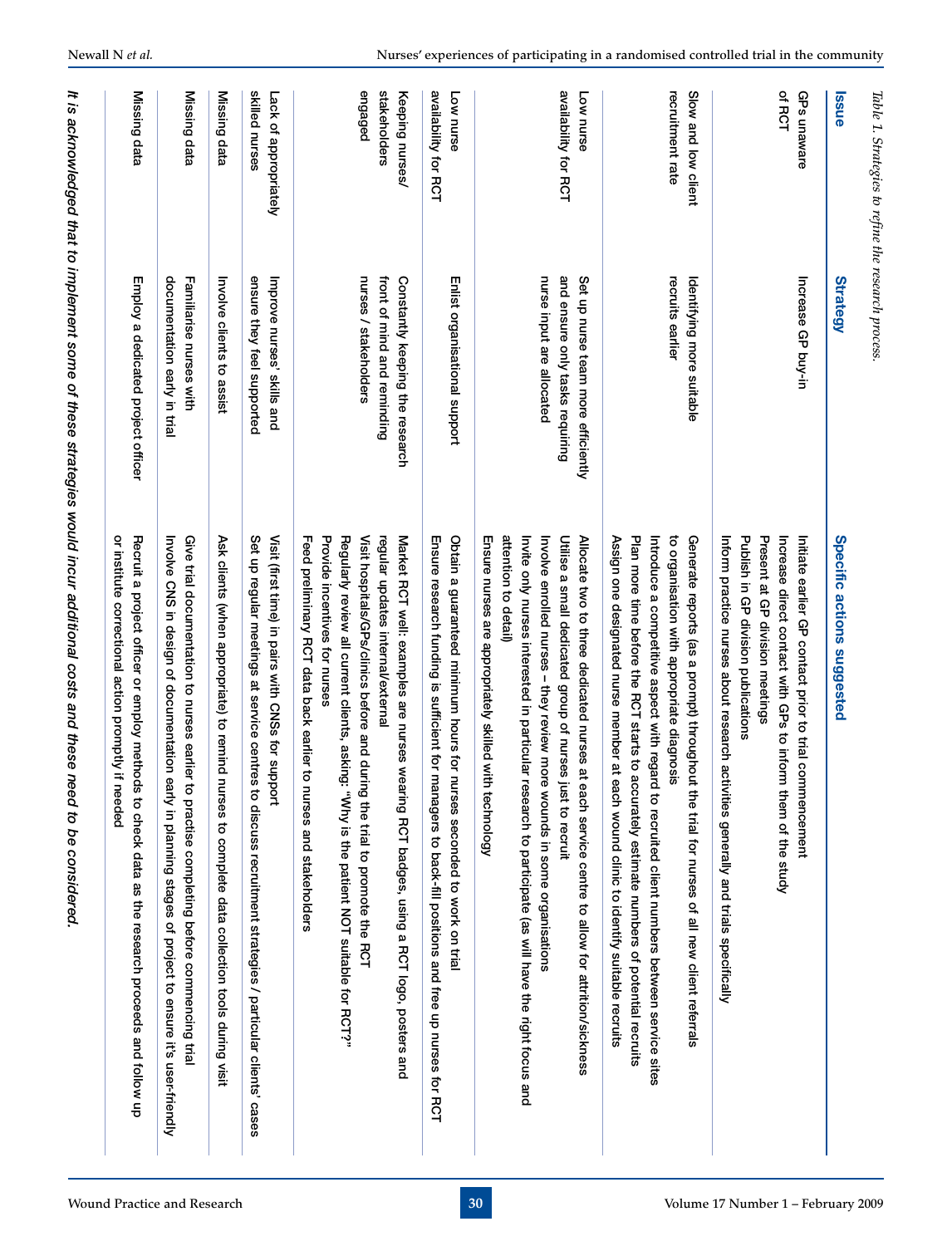affected the data obtained from the focus group discussions. In particular, the added workload of attending to wound tracings and the challenges and gratification of applying the new wound measurement technology might have both burdened and enthused nurses at RDNS when compared to the experience of Silver Chain nurses.

A minority of nurses felt that being involved in the iterative process of document design and refinement complicated their understanding of the overall project. These nurses all worked in the participating organisation that designed the majority of the documentation from scratch. By contrast, the nurses in the organisation that were able to pick up final versions of the documentation and only make minor amendments to tailor it to suit their setting, all found that a very useful process. It was perhaps not surprising that some of the nurses involved in the original design work found the process difficult rather than beneficial. A more effective strategy therefore might be to invite just a small, appropriately selected group to participate in the early design work, with others being integrated into the team at later stages.

Improved client outcomes and contributing to the evidencebase concerning different treatment options were the most frequently identified benefits of involvement in the trial. This would suggest that future research studies need to be seen as both addressing relevant research questions and contributing to improved client outcomes for nurses to embrace them.

Strategies to help nurses feel part of something cutting edge which has the potential to raise the profile of the organisation and their own credibility can be expected to result in more nurse commitment to the project. The teamwork, support and sharing that some nurses emphasised as a benefit of this research involvement perhaps signals a need for community nurses to meet and discuss clinical care as routine practice. The regular meetings and communication among those involved in implementing the RCT were regarded as a bonus and efforts to engage staff in endeavours which contribute to improving client care should not therefore be undervalued.

The general detachment and negative perceptions of staff not directly involved in a RCT, particularly those around clients being "taken away" from them reflecting on their practice, could perhaps be minimised by ensuring that they are more informed and involved, if not in the specific data collection, then at least in the research process and outcomes.

The fact that participating clients felt 'special' when seeing the reported progress of their chronic wounds in serial photographs could be perceived to have been a motivator for their continuing participation in this study. It also reflects the need to provide clients with as much information as

possible about their care and progress at all times. Details about a wound, such as a reduction in the amount of necrotic or sloughy tissue, may be a better indication of wound improvement than the overall wound size. In this situation a wound photograph may be more effective than demonstrating linear measurement or wound tracings.

Another way to encourage client participation would be to share good news stories (whilst maintaining client confidentiality) with nurses and clients in publications and on the organisation websites. This may also serve to diminish the misconceptions that a few clients expressed about being on the trial such as: that hospitals were "ignoring" their care (as, for the duration of the RCT, wound management was coordinated by the community nurses); that they (clients) had to stay at home; or that they were creating additional work for the nurse if they were part of the trial. A publicly accessed website could also provide a forum for discussion with a frequently asked questions section for both clients and nurses.

It is well known that clients do not always tolerate compression bandaging and there are many explanations for this, both in the literature and in the practice setting  $4, 5$  Therefore, the fact that some nurses were surprised when many trial clients didn't object to compression therapy needs to be acknowledged and explored. Notably, these comments were from the organisation where clients are normally expected to pay for their compression bandages and the bandages were provided free of charge to those clients recruited to the trial. This could suggest that the removal of cost as a barrier, as well as greater explanation of the efficacy of compression, are reasons for increased acceptability of compression bandaging and greater adherence by clients. The expectation of client resistance to compression therapy by nurses could indicate that, on some occasions, nurses put up the barrier rather than clients. Ensuring that clinicians understand, appreciate and can communicate the benefits of using single use bandaging as recommended is identified as an area requiring ongoing focus in the community.

Gate keeping may also partially account for the suggestion that "other" nurses wouldn't give up their long-term clients for the trial as the "client's wouldn't like it". Similarly, clients replicate this behaviour when they say their inclusion in the RCT would "just hold up the nurse and interfere". It is not unusual for trial nurses to put up barriers on behalf of their clients<sup> $1$ </sup> or clients to want to please the nurse, so one needs to be clear about who is putting the barrier up and what it is in order to identify the most appropriate strategy to address it.

Nurses developing new skills as a consequence of their participation in a RCT is not only worth promoting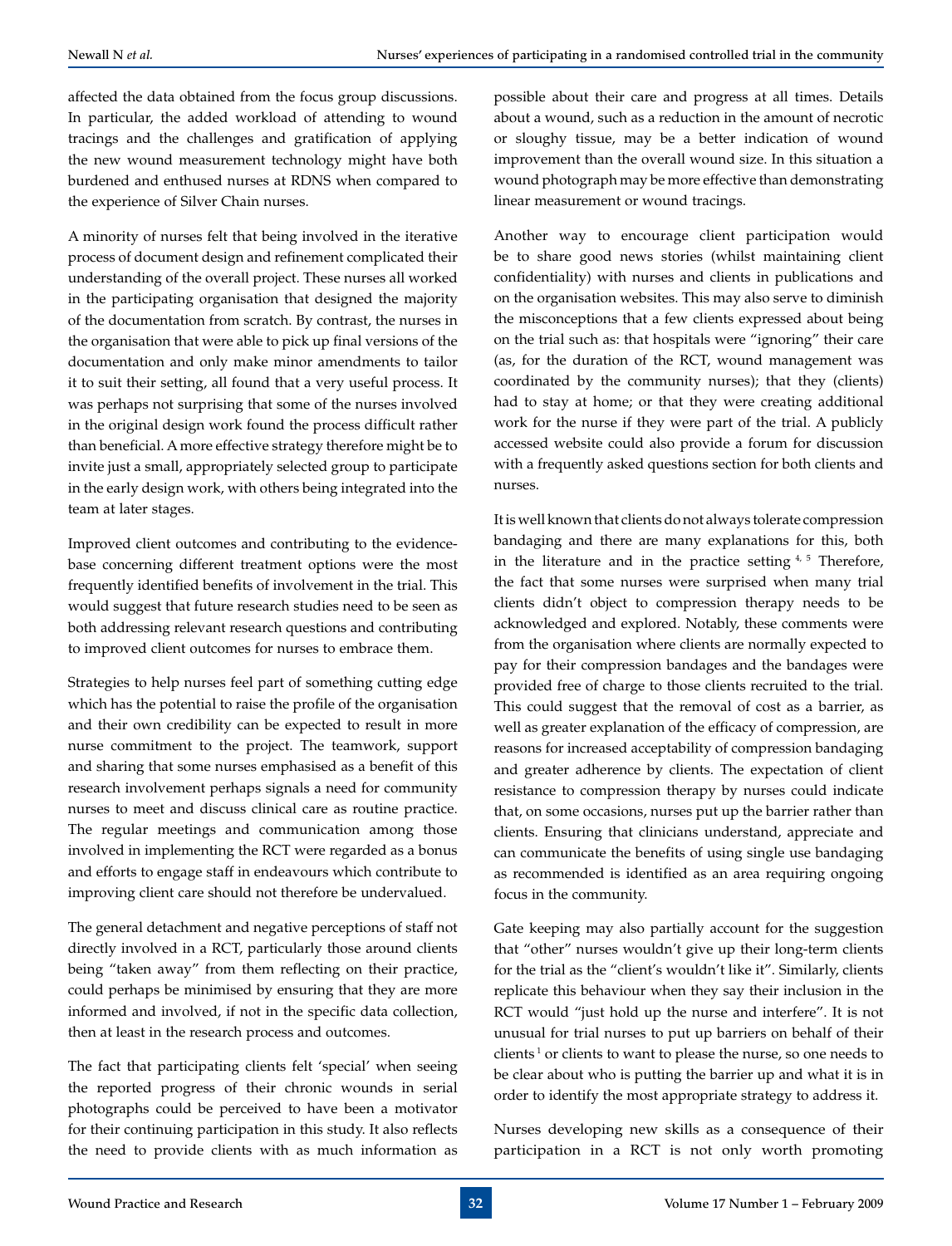when trying to justify costs and rationale for conducting research projects within organisations, but also because it encourages best practice which can then be expected to lead to improved client outcomes. For many nurses it is an expectation that research is part of their overall professional development 6 . Participation in RCTs could be a motivator to attract and retain nurses as well as to promote the organisation and increase its credibility. However, some of the nurses' feedback regarding the impact of lack of technical skills also identified some potential areas for nurses' development if a specific technology is to be introduced on a permanent basis to that organisation. If not, then when selecting nurses to participate in a RCT, technology needs to be simple and user-friendly (and piloted before introduction) or only those nurses with the skill set appropriate for the technology should be invited to take part in a study.

Comments related to the restrictiveness of trial eligibility criteria are not uncommon and are often identified as the cause for not recruiting the pre-determined number of participants or premature abandonment of trials <sup>1</sup>. On the other hand, without a rigorous methodology to eliminate or control as many of the potentially confounding variables as possible, understanding the treatment effects and asserting the results of a RCT with confidence are not possible; and these facts alone justify both the effort and the sometimes restrictive criteria involved in the definition and observance of eligibility throughout a RCT. It follows that explaining the rationale for the methodology more comprehensively to nurses and participants is essential to achieving acceptance of the restrictions around who will be eligible for a trial and who is not. Conversely, ensuring the study does not exclude the most prevalent characteristics among the population of interest will ensure that findings are able to be broadly extrapolated. In the present context, research is needed on wound healing in clients with diabetes as diabetes is not only prevalent among older home care clients but is projected to affect 239 million people worldwide by 2010<sup>7</sup>.

It is essential when conducting research that all efforts are made to minimise burden to nurses in their own work context 8. Assisting nurses to better understand and accept research and especially RCT methodology is also critical, as is the promotion of research as important and exciting.

The dialogue around whether nurses should consider and record time spent on trial-related tasks as direct or indirect time was a very important one particularly to the nurses, and discussion at the organisational level needs to settle this issue in a generic way and at the outset of each research trial, acknowledging that this will vary on a case by case

(trial) basis. Like other community care staff, community nurses are required to collect data on how they spend their working time, for example travelling, making phone calls and providing client care. Care staff are encouraged to maximise the proportion of their time spent on direct care (that is time attributed to the client) because organisations are only funded for this. Thus minimising the time spent on activities not directly related to client care is of importance to clinicians and managers alike and researchers need to take the time to get this right for all concerned. Failure to do this can lead to tension amongst staff involved in data collection that is not directly related to client care; this is a problem that was identified by several focus group participants who felt they were not working as their organisation would wish.

If it were clearly identified by the organisation that any activity related to a particular research project was both legitimate and expected, this may alleviate this anxiety. One way to do this would be to capture all research activities as neither direct/indirect time but as separate 'research time'; this would have the added benefit of allowing an accurate calculation of costs to reimburse operational divisions. In some cases this could also provide a record for nurses to use as evidence of participation in research for their professional portfolio.

Finally, a significant benefit of involving nurses in the RCT as well as in the subsequent reflection process was that, despite the real challenges identified of implementing the trial, the majority of comments did indicate that these nurses would be able not only to repeat their research experience but also contribute to identifying and developing strategies that would work better next time. Also nurses felt this particular methodology and the lessons gained from their experiences implementing a RCT were transferrable to other health sectors such as GP surgeries and residential care where there is also a need for more nurse-led research.

#### **Lessons for everyday practice**

Although the aim of the focus group discussions was primarily to find out community nurses' experiences of participating in a RCT, issues related to usual practice also arose. Examples of these include some nurses lacking confidence with compression bandaging, not using bandages according to manufacturer specifications, and being surprised at clients' tolerance of compression bandaging. Therefore, training and monitoring of adherence to correct processes (that related to everyday practice) needs to be ongoing and for all staff, not just those involved in the RCT. One also needs to ensure there are no barriers to following process, for example, funding restrictions are not compromising the single use of bandages.